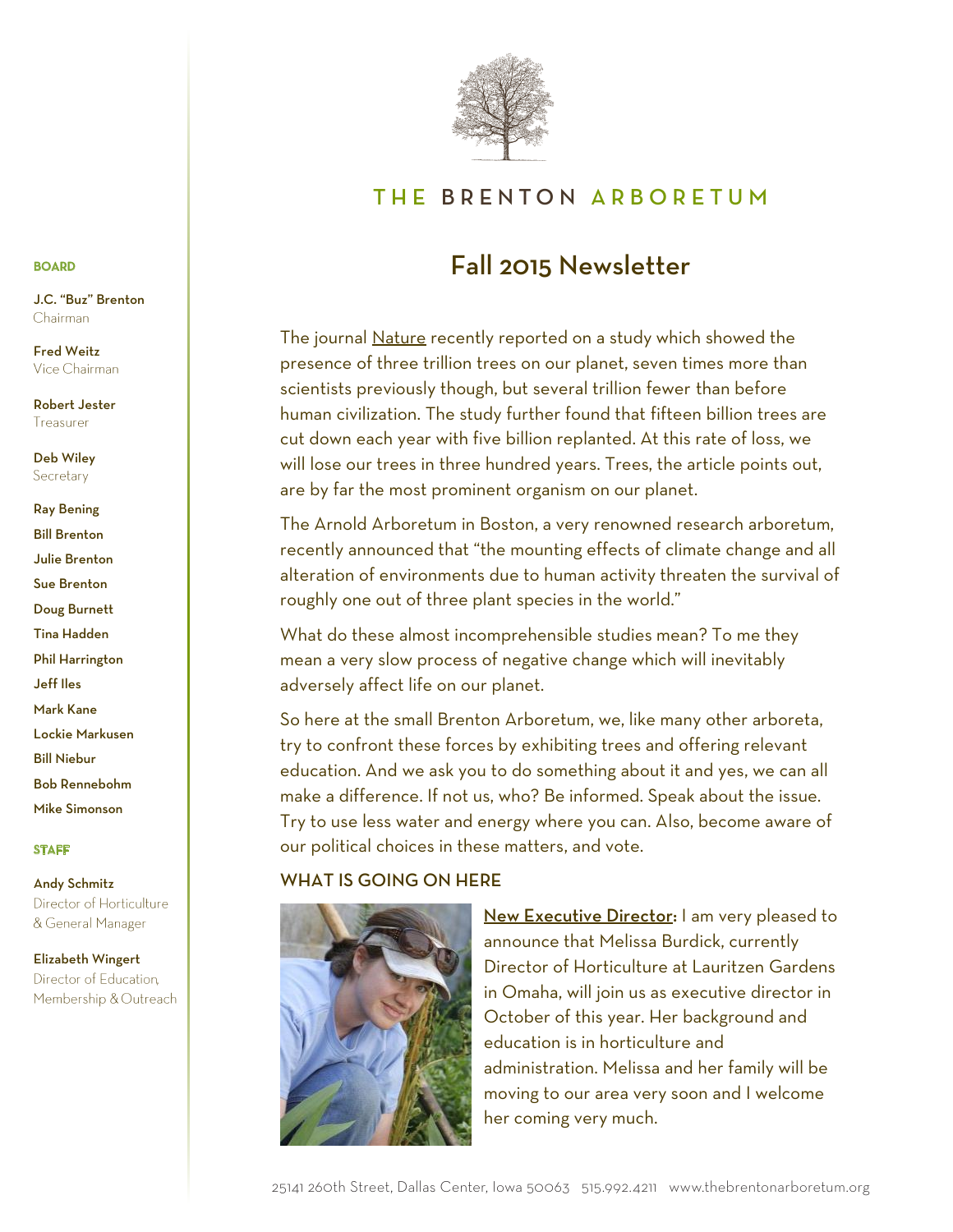New Board Member: Dr. William Niebur, Vice President with Dupont Pioneer, will be moving with his family back to Des Moines from Bejing, China in October and joining our board. In addition to being a well-known genetic scientist, Bill has shown deep interest in Des Moines and its institutions, having lived here previously. We are very pleased to welcome Bill to the board.

> Ben Bright: For six years, Ben Bright has been an absolutely superb assistant to Andy Schmitz. He helps care for our plants and grounds. As much as anyone, he is indispensable. Much of the way things look out here is because of him. Thank you, Ben!

Grant: We recently received a fine grant to update our master plan. Oehme van Sweden, an outstanding Washington D.C. landscape architectural firm specializing in natural areas, will do the work.

**Library:** The Arboretum is just now completing the job of putting all of the books in our small library on the standard library catalog system. The books in

this library are for your use. Please stop in and choose a book. We are fully cataloged, thanks to volunteers Rosemary Killmer-Thornley and Teresa Wichtendahl.

Collaboration: The Arboretum and the Greater Des Moines Botanical Garden are offering joint programming to their members in several classes and activities. This is a first for us and seems a natural.

Collections Committee: There are six standing committees of our board of directors, but no more important one than the Collections Committee. This committee oversees the type of trees and shrubs we plant and, equally important, what we don't plant. The subject of which woody plants with what characteristics and background to use is paramount to our look and quality as an arboretum site. These discussions are never-ending and will be further refined in a forthcoming writing. Andy Schmitz chairs this committee. We will report to you.

Dog Policy: Many of you bring dogs to the arboretum. Membership or dog passes are now required with a leash in hand as you walk your dog under voice command. We love dogs, but their control is paramount.

Happenings: The marvelously wet summer has been busy with increased visitation, classes, and rentals. We also recently added a very successful work day with eleven helpers. They are Ron Belew, Lorry Hoksch, Ian Kennedy, Karen Kennedy, Lauren Kennedy, Paige Kennedy, Rich Myers, Lyman Schwarch, Audra Warmuth, and Ellen Weiss. Thank you for your help! Membership has also grown to over 370. Come visit. It is more beautiful each year.

Please Remember that we rent to our members the use of our Vista room with reception area, as well as the open air (but screened from the wind) green roof Pavilion. Both venues offer stunning views. And lastly, volunteers in a number of areas are always welcomed and needed. Please call Beth Wingert at 515.992.4211 or see our brochure or website for more information.

> Thank You, Buz Brenton



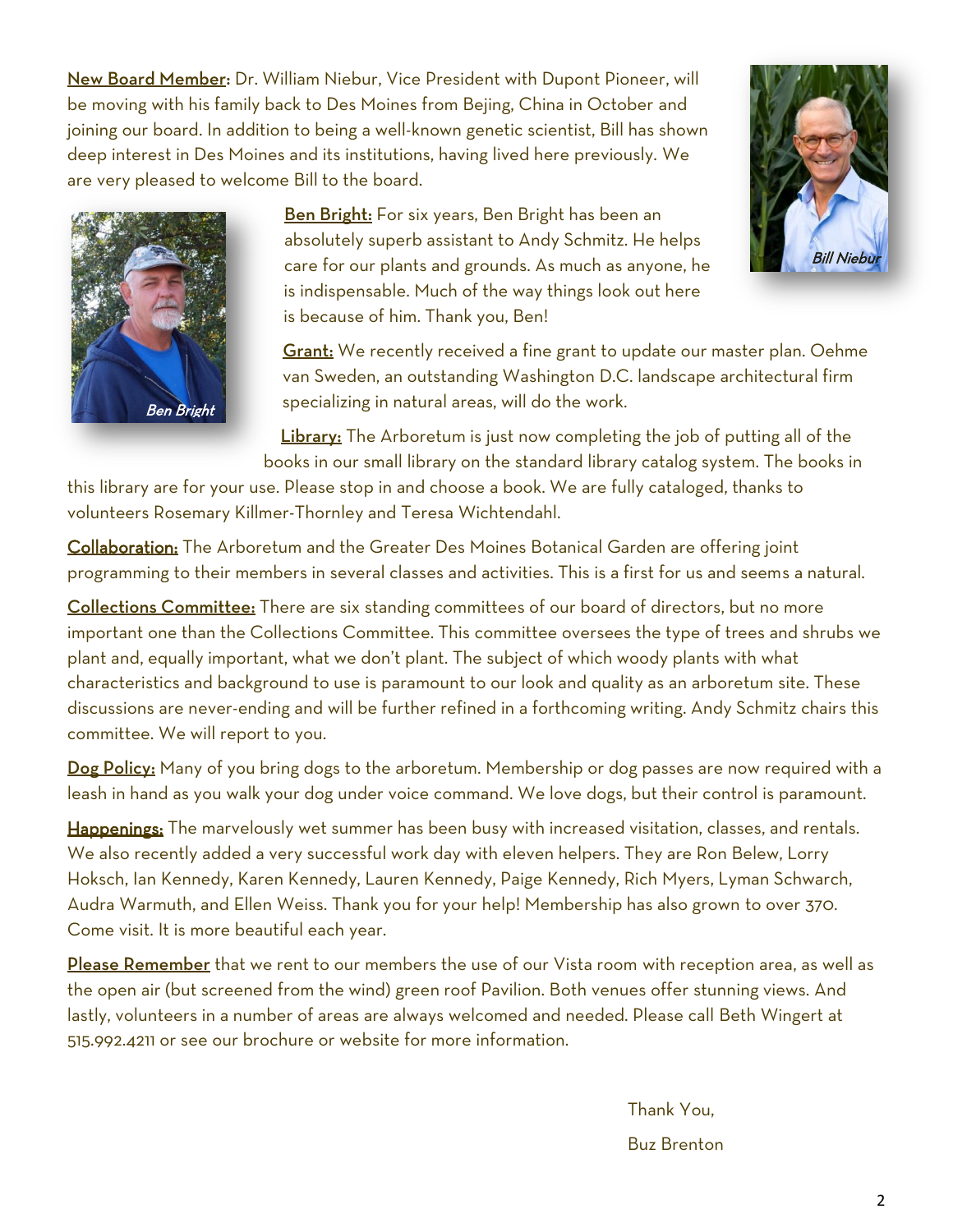# Our Native Witch-Hazel

by Andy Schmitz



Over 15 years ago now, the Arboretum decided to strive to acquire and plant all the native Iowa woody trees and shrubs. At this time, additional groupings of approximately 120 different Iowa native species, mainly shrubs and small trees were added to our master plan by architect Tony Tyznik. The original master plan designed by Mr. Tyznik back in 1996 already included over 45 different native Iowa tree species. Since then, over 120 of the 160 some native Iowa woody plants species have been planted with the tree species being distributed around the entire Arboretum while shrubs species being displayed on the north side in the "Iowa Native Collection"

In the past few years, we have added to our Collection Policy that we will enhance our collections through growing plants collected from known high quality native populations. This mission holds true for all our woody plants at the Arboretum, be they a native Iowa species, a North American species, or Asian species. To start our endeavors and to start closer to home, we made a goal that over time we would grow and plant out at least one plant collected from a known sourced tree or shrub within the borders of Iowa for each of the Iowa Native species.

Several native woody plants can be found in Dallas County but others can only be found amongst the limestone bluffs of Northeast Iowa. One of these plants is the common witch-hazel, Hamamelis virginiana, which has a native Iowa distribution along the bluffs of the Mississippi in just a few counties, but the extent of its native range covers much of the eastern United States. When found in its native habitat it will be growing in cool moist shady habitats, but it grows just as well in full sun. This multi-stemmed small tree can reach heights of 20-25 feet. The interesting thing about this plant is that you will find it in flower from mid-October into December making it one of the last plants to flower. Its showy fragrant yellow flowers cover the branches and are usually mixed in with its leaves displaying yellow fall color. There are six specimens of common witch-hazels at the Arboretum and they can be found close to Willow Bridge on the north side.



Common Witch-Hazel, Hamamelis virginiana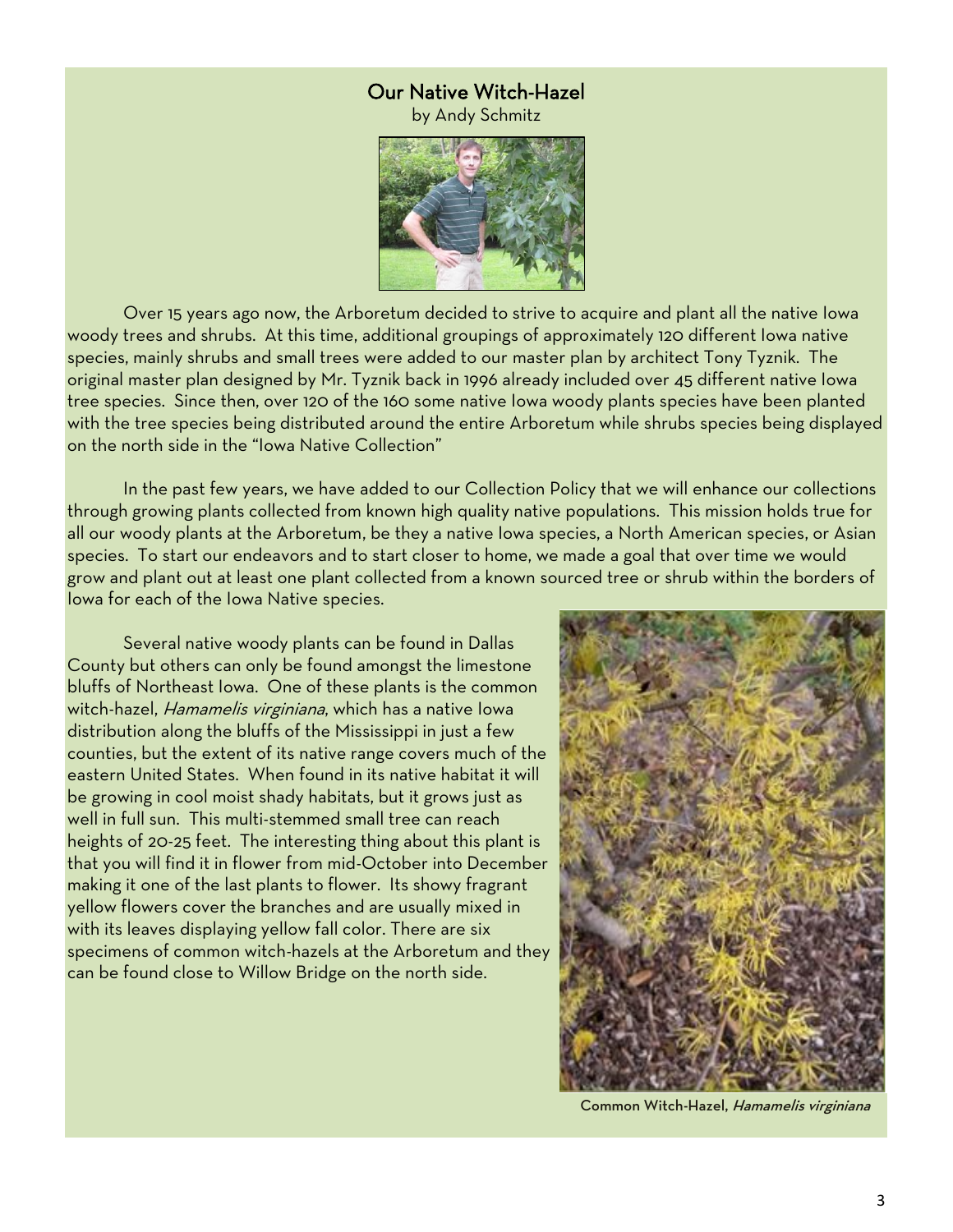In mid-September, Jeff Carstens from the Plant Introduction Station in Ames, Iowa and I set out to collect native plants in Northeastern Iowa including the common witch-hazel. Our first stop was Bixby State Preserve in Clayton County where we had observed witch-hazel back in October of 2014 while collecting the native bush honeysuckle, *Diervilla lonicera*. This year we were early enough to collect seed from four individual plants. We also went to Mossy Glen State Preserve where more seeds were collected from over 40 or so plants growing there. The entire time while gathering the fruit capsules and observing a few flowers just emerging, Jeff and I were trying to think of another plant we knew of which is flowering and fruiting at the same time. We couldn't think of one. A few thousand seeds were collected and deposited into the National Plant Germplasm System for long term preservation, while some will be grown out to plant a tree here at the Arboretum.



Common Witch-Hazel, Hamamelis virginiana

After leaving Bixby and heading to the Yellow River State Forest area, we made a quick stop at Pikes Peak State Park to look for paper birch, Betula papyrifera, and we found a few growing on top of the limestone bluffs overlooking the Mississippi River. As we descended the boardwalk on Bridal Veil Falls Trail into the cool moist valley below, we found ourselves walking under a canopy of native witchhazels. Now growing up in Waterloo, a family day trip to Pikes Peak State Park to view fall color became a family tradition for the Schmitz's. As a younger child, it was where I first discovered the Carya (hickory) genus because as we would sit on a blanket for a picnic lunch the ground would be covered in hickory nuts to break out of their thick shells. After lunch and taking in the spectacular views of the Mississippi River and the bluffs on the Wisconsin side, our family would head down some hiking trails at the park. Who knew that 30 some years ago, I was walking amongst the same witch-hazels I observed on this recent seed trip.

This two day jaunt over to Northeast Iowa scored six new Iowa wild collected species of common witch-hazel (Hamamelis virginiana), American cranberry bush viburnum (Viburnum opulus var. americanum), nannyberry viburnum (Viburnum lentago), yellow birch (Betula alleghaniensis), beaked hazelnut (Corylus cornuta) and butternut (Juglans cinerea) along with making note of future collecting sites.Watch for these new additions in the years to come.

As the days get cooler and the fall season is almost gone, stop on out to view the witch-hazels in bloom. You won't regret it.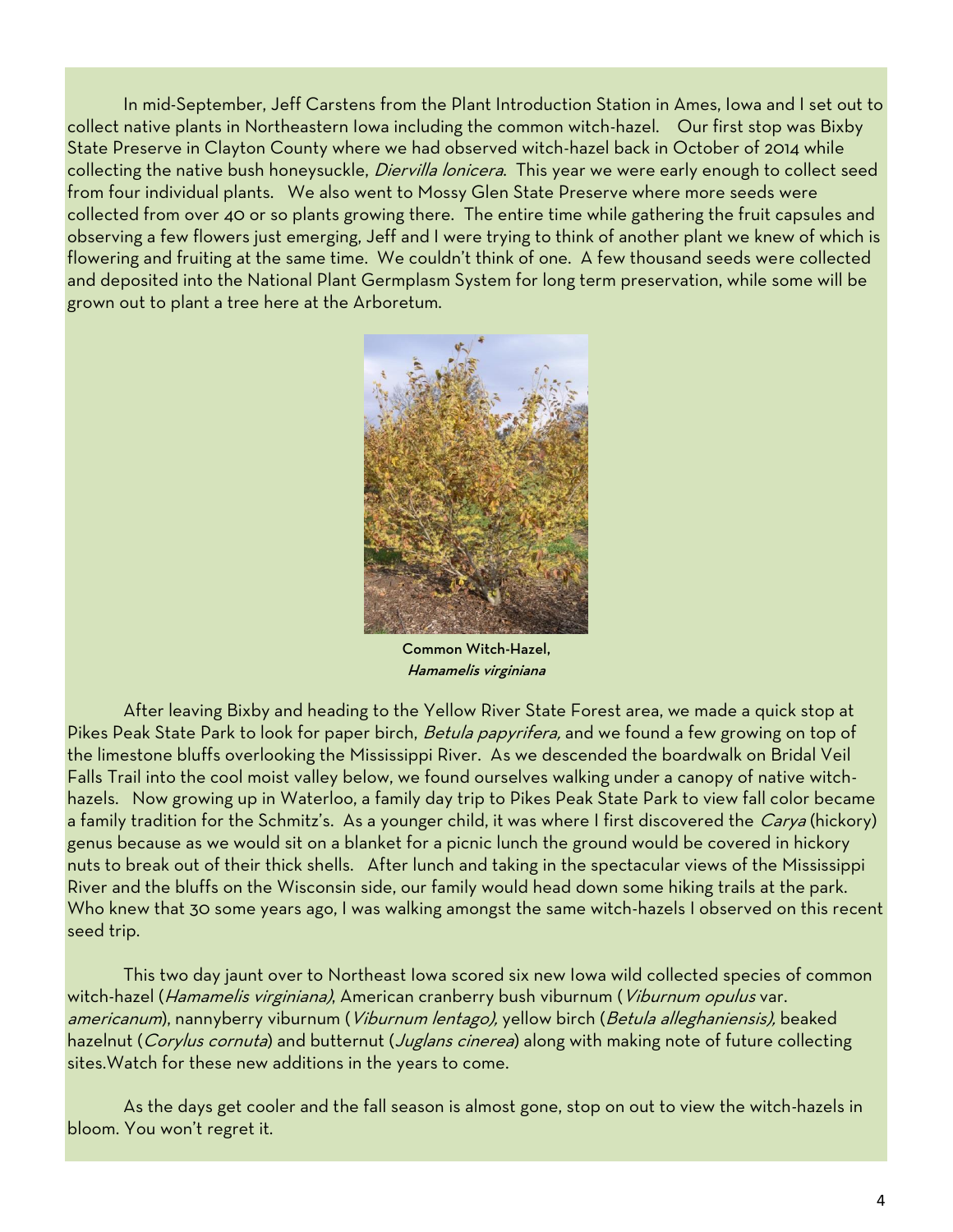# 2015 Member List THANK YOU!

# Patron

Bean, Lisa and Andy Brandt, Marietta Brenton, Julia and Woody Brenton, Julie and Bob Galbraith Eddy, Elizabeth Gentleman, Julia Harrington, Janice and Phil Hurd, Trudy and Dave Jester, Patty and Bob Kirk Elliot, Catherine Levitt, Jeanne and Dick Palmer, Jean and Jim Ruan Foundation Simonson, Michael Urban, Mary and Tom Weitz, Emily and Fred Weitz, Linda and Steve Wiley, Deb and John Schmidt

## Benefactor

Brenton, Babette and Bob Brown, Ralph Burkert, Jean Burnett, Rochelle and Doug Eddy, Cathy and Bill Geadelmann, Ann and Wayne Hornaday, Bill Hunt, Dave and Connie Hass James, Lois and Dwight Kelley, Susan and Bruce Larson, Caroline and Ron Murken, Dewey Peyton, Diann and Dean Rhinehart, Judy and Charlie Sloan, Joan and Paul Meginnis

### Sustainer

Anders, Carrie and Bruce Brown, Lisa and Peter Canarina, Audrey and John Collison, Jane and Bob **McCracken** Conner, Leona and Ralph German, Pam and Bob Ghrist, Joan Hadden, Tina and Tom Haines, Wayne Hill, Sara Hubbell, Charlotte and Fred Larson, Jeff Lederhaas, Erin and George Markusen, Lockie Mattiussi, Karen Michalek, Carroll and Richard Michel, Shirley and Ray Moore, Polly Myers, Rich Nicholson, Judith and John Rennebohm, Mary Anne and Bob Windsor, Sandy and Jim

## \_\_\_\_\_\_\_\_\_\_\_\_\_\_\_\_\_\_\_\_\_\_\_\_\_\_\_\_\_\_\_\_\_\_\_\_\_\_\_\_\_\_\_\_\_\_\_\_\_\_\_\_\_\_\_\_\_\_\_\_\_\_\_\_\_\_\_\_\_\_\_\_\_\_\_\_\_\_\_\_\_\_\_\_\_\_\_\_\_\_\_\_\_\_\_\_\_\_\_\_\_\_\_\_\_\_\_\_\_\_\_\_\_\_\_\_\_\_\_\_\_\_\_\_\_\_\_\_\_\_\_\_\_\_\_\_\_\_\_\_\_\_\_\_\_\_\_\_\_\_\_\_\_\_\_\_\_\_\_\_\_\_\_\_\_\_\_\_\_\_\_\_\_\_\_\_\_\_\_\_\_\_\_\_\_\_\_\_\_\_\_\_\_\_\_\_\_\_\_\_\_\_\_\_\_\_\_\_\_\_\_\_\_\_\_\_\_\_\_\_\_\_\_\_\_\_\_\_\_\_\_\_\_\_\_\_\_\_\_\_\_\_\_\_\_\_\_\_\_\_\_\_\_\_\_\_\_\_\_\_\_\_\_\_\_\_\_\_\_\_\_\_\_\_\_\_\_\_\_\_\_\_\_\_\_\_\_\_\_\_\_\_\_\_\_\_\_\_\_\_\_\_\_\_\_\_\_\_\_\_\_\_\_\_\_\_\_\_\_\_\_\_\_\_\_\_\_\_\_\_\_\_\_\_\_\_\_\_\_\_\_\_\_\_\_\_\_\_\_\_\_\_\_\_\_\_\_\_\_\_\_\_\_\_\_\_\_\_\_\_\_\_\_\_\_\_\_\_\_\_\_\_\_\_\_\_\_\_\_\_\_\_\_\_\_\_\_\_\_\_\_\_\_\_\_\_\_\_\_\_\_\_\_\_\_\_\_\_\_\_\_\_\_\_\_\_\_\_\_\_\_\_\_\_\_\_\_\_\_\_\_\_\_\_\_\_\_\_\_\_\_\_\_\_\_ Sandahl, Liz and Craig Stammerman, Pat and Bill Stine, Harry

Varley, Evelyn and Carl Wichtendahl, Teresa and Kevin Winterhof, Janis and Roger

# Supporter

Albertson, William Barrett, Judy and Tom Beavers, Ann and Doug Biermann, Bill Book, Michelle Christensen, Sandra and Dale Conway, Andrea DeCamp, Sharon and Bob Drake, David Duvick, Selma Eby, Mary and Fred Eckoff, Barb and Ron Fagen, Marsha and Chuck Fleming, Allison and Jim Fox, Lynn and Jim Funk, Charlie Grieve, Mary Anne and Doug Hanson, Tamera and Mark Hays, Mary Henderson, Stacey Howell, Virginia Hradek, Carol and Tom Jacobs, Marian Jahn, Leila and David Jutila, Stephanie and Tom Seltz Kane, Loulou and Mark King, Jill and Bradley Leachman, John Lehman, Gay Lehmann, Tad Levine, Tracy Lonergan, JoAnne and John Lozier, Breaca and Charles Maahs, Naomi and Gene Mandernach, Millie and John Mathers, Betty and Jeff Matthes, Bobbie McVey, Anita and Marty O'Brien, Cathy Owens, Elizabeth and Bill Brock Poertner, Shirley Randall, Emily and Jason Reeve, Patty and Ted Riche, Mary Schulz, Ron Schwab, Margaret and Carl Scott, Joyce and Bill Shives, Kathy and Craig Taylor, Julie and Larry Weiss, Ellen and Doug Wells, Karolyn and Michael

Yearick, Phyllis and Mike

## Family

Anderson, Ann and Sig Allen, Melinda and Jim Allen, Pam and Reid Amend, Nancy and Dick Andrle, Kerrin and Clint Appelgate, Linda Bailey, Shelly and Ken Baldner, Clair and Ann Banse, Karen and Tom Bissell, Anna and John Bloodgood, Jeanne Bone, Nancy Bouma, Whitney and Skip Brenton, Sue and Buz Brenton, Ken and Valerie **Sturdevant** Bridges, Anne and Bob Brubaker, Mary Bulgarelli, Donna Mae and Aldo Bures, Natasha and Steve Burkett, Jen and David Calkins, Anita and Richard Carstens, Jeff Chizek, Mitzi and Wayne Chleborad, Carolyn and Don City of Dallas Center Collum, Lori and Richard Colyer, Haverlee Cooper, Maggie Cornell, Mary and Pete Cory Kuker, Susan Cox, Carrie Crittenden, Nancy and Paul Currier, Sue and Russ Dallas County Conservation Board Day, Judy and Don Decker, Cindi Des Moines Founders Garden Club Des Moines Herb Study Group Desmond, Betsy and Dennis Diddy Dolmage, Cindy and Denny Drilling, Dot and Bob Elmer, Bethany and Spencer Engelhardt, Sharyl and Jon Everhart, Connis and Dennis Farris, Patricia and Paul Ferjak, Deb and Mike Fettkether, Martha and Roger Findlay, Diane and Robert Forsman, Judy and Don Foster, Shirley Frederick, Ann and Al Friedel, Amy and Aaron Frisk, Nancy and Bob

Fusco, Nancy Garten, Linda and Bill Gelb, Marian and Sam Gift, Marilyn and Bill Goldenberg, Aviva Goldsmith, Lee and Carl Gomez, Lisa and Troy Gralewski, Eileen and Steve Greater Des Moines Habitat for Humanity Green, Elaine Grundberg, Betty and Arnie Hagen, Tom Harrington, Katherine and Scott Harris, Stephanie and Jason Hart, Mary and Jon Henderson, Karen and Bob Hensley, Chad Highland Park Garden Club Hill, Chelsea and Martin Holland, Elizabeth and Damon Hunsberger, Deborah Iles, Jeff ISU Extension and Outreach Jackson, Maridel and Walter Lawson, Jim and Rachel Stauffer Johnson, Ed Johnson, Jacqueline Jorgensen, Cathy and Mark Kennedy, Karen and Jeff Kennybrook Retirement Community Knapp, Myra and Bill Knisley, Christopher Kress, Danielle and Eric Kuhn, Lynn and Nick Laffey, Anita and Lon Laine, Susan and Erick Levi, Rick Levine, Ann and Bryan McCay Levine, Caroline Lickteig, Michele and Russ Loewenstein, Etta and Howard Lyford, Barbara and F. Richard MacDonald, Steve and Priscilla Derven Mackie, Nancy and Michelle Marckmann, Wendy Markus, Danielle Mather, Treva and Balbir McAdon, Julie and David McAdon, Shirley and Kent McKnight, Erika and Glen McNeel, David Meyer, Kay and Rusty Midtlyng, Mary Kay and Dave Milligan, Judy Minger, Tom Mlinar, Ann and Mark Mouw, Brenda and Bernie